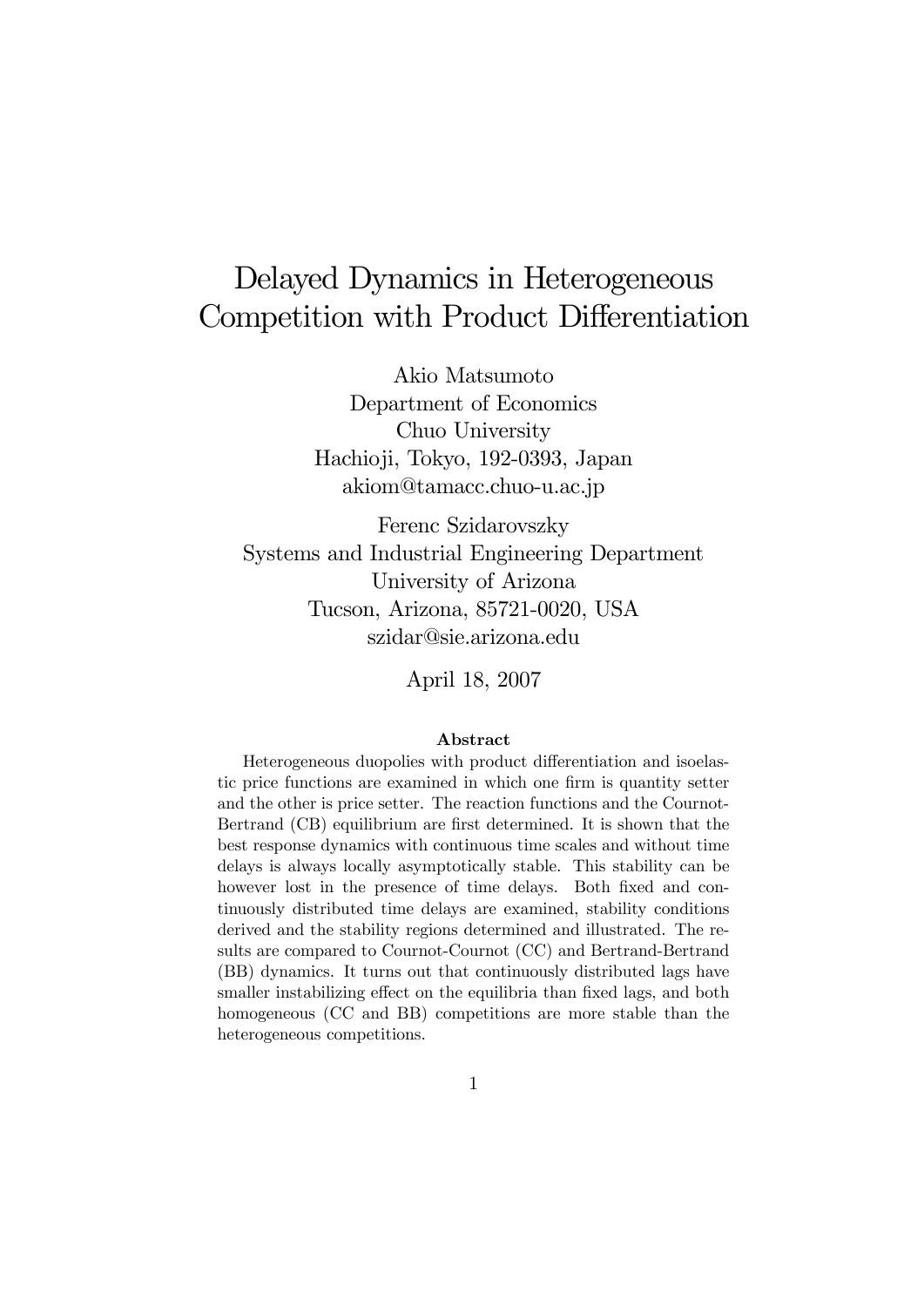## 1 Introduction

The effect of information delay in dynamic economic models has been introduced by Invernizzi and Medio(1991), and its application to dynamic oligopolies has been examined by Chiarella and Khomin(1996) and Chiarella and Szidarovszky(2001). In investigating concave quantity adjusting oligopolies, they have shown that the presence of information delay has an instabilizing effect on the equilibrium. Furthermore a complete stability analysis was performed in the case of continuously distributed time lags, and the occurrence of Hopf bifurcation was verified giving the possibility of the birth of limit cycles around the equilibrium. No such study was given for price adjusting oligopolies, for heterogeneous competitions and for markets with isoelastic demand functions.

In this paper, heterogeneous duopolies will be examined with product differentiation and isoelastic inverse demand functions. The paper develops as follows. In Section 2 the best responses of the firms will be determined and the Nash equilibrium computed. In Section 3, the stability of the equilibrium will be examined without time delays. Dynamics with time delays will be studied, the one with fixed time delays in Section 4 and then the one with continuously distributed delays in Section 5. In Section 6, we will also compare these two approaches. In Section 7 our results on heterogeneous duopolies will be compared to the homogeneous cases of quantity and price adjusting duopolies, and finally, concluding remarks will be given in Section 8.

#### 2 Cournot-Bertrand Equilibrium

A duopoly is considered with product differentiation and isoelastic demand functions. The inverse demand functions of firms 1 and 2 are assumed to have the following forms:

$$
p_1 = \frac{1}{x_1 + \theta_1 x_2} \tag{1}
$$

and

$$
p_2 = \frac{1}{\theta_2 x_1 + x_2},\tag{2}
$$

where  $\theta_1$  and  $\theta_2$  denote the degrees of production differentiation and fulfill Assumption 1 below.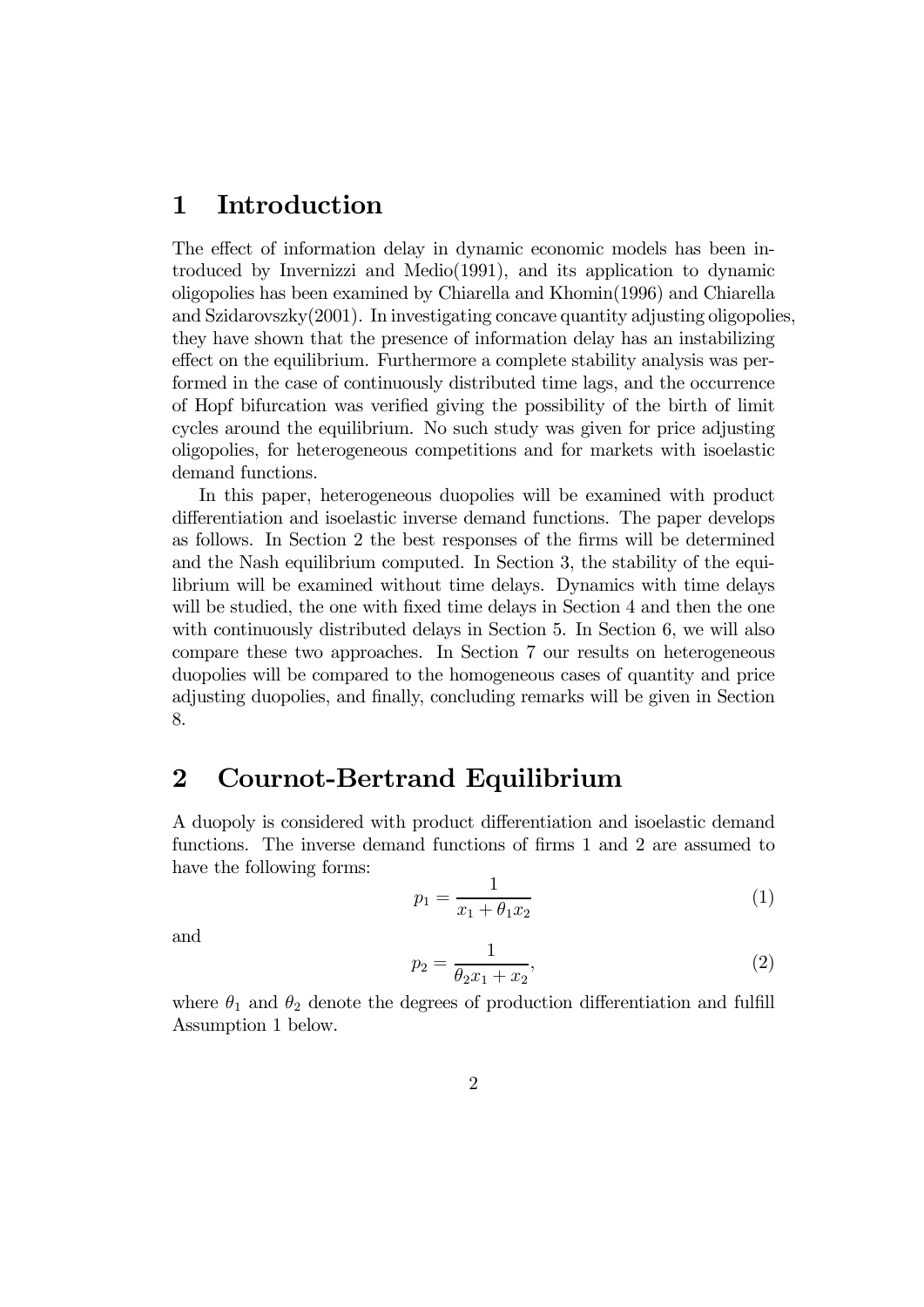#### Assumption 1.  $0 < \theta_i < 1$ .

In the following, we consider the Cournot-Bertrand (CB henceforth) competition in which firm 1 is a quantity-setter and firm 2 is a price-setter. By interchanging the firms we can have the identical Bertrand-Cournot (BC) competition. Let  $c_1$  and  $c_2$  denote the constant marginal costs. First we will find the best responses of the firms in terms of their decision variables  $x_1$  and  $p_2$ . From  $(1)$  and  $(2)$ ,  $x_2 = \frac{1}{x}$ 

and

$$
x_2 = \frac{1}{p_2} - \theta_2 x_1
$$

$$
x_1 = \frac{1}{p_1} - \theta_1 x_2,
$$

so the profit of firm 1 can be written as

$$
\pi_1 = (p_1 - c_1)x_1
$$
  
= 
$$
\left(\frac{1}{x_1 + \theta_1 \left(\frac{1}{p_2} - \theta_2 x_1\right)} - c_1\right) x_1
$$
  
= 
$$
\frac{p_2 x_1}{\theta_1 + x_1 p_2 (1 - \theta_1 \theta_2)} - c_1 x_1.
$$

Assuming interior optimum, the first order condition implies that

$$
\frac{\partial \pi_1}{\partial x_1} = \frac{p_2 \theta_1}{(\theta_1 + x_1 p_2 (1 - \theta_1 \theta_2))^2} - c_1 = 0.
$$

Therefore the best response of firm 1 is the following:

$$
x_1 = \frac{1}{1 - \theta_1 \theta_2} \left( \sqrt{\frac{\theta_1}{p_2 c_1}} - \frac{\theta_1}{p_2} \right).
$$
 (3)

The profit of firm 2 has the form

$$
\pi_2 = (p_2 - c_2)x_2
$$
  
=  $(p_2 - c_2) \left(\frac{1}{p_1} - \theta_1 x_2\right)$   
=  $1 - \frac{c_2}{p_2} - p_2 \theta_2 x_1 + c_2 \theta_2 x_1$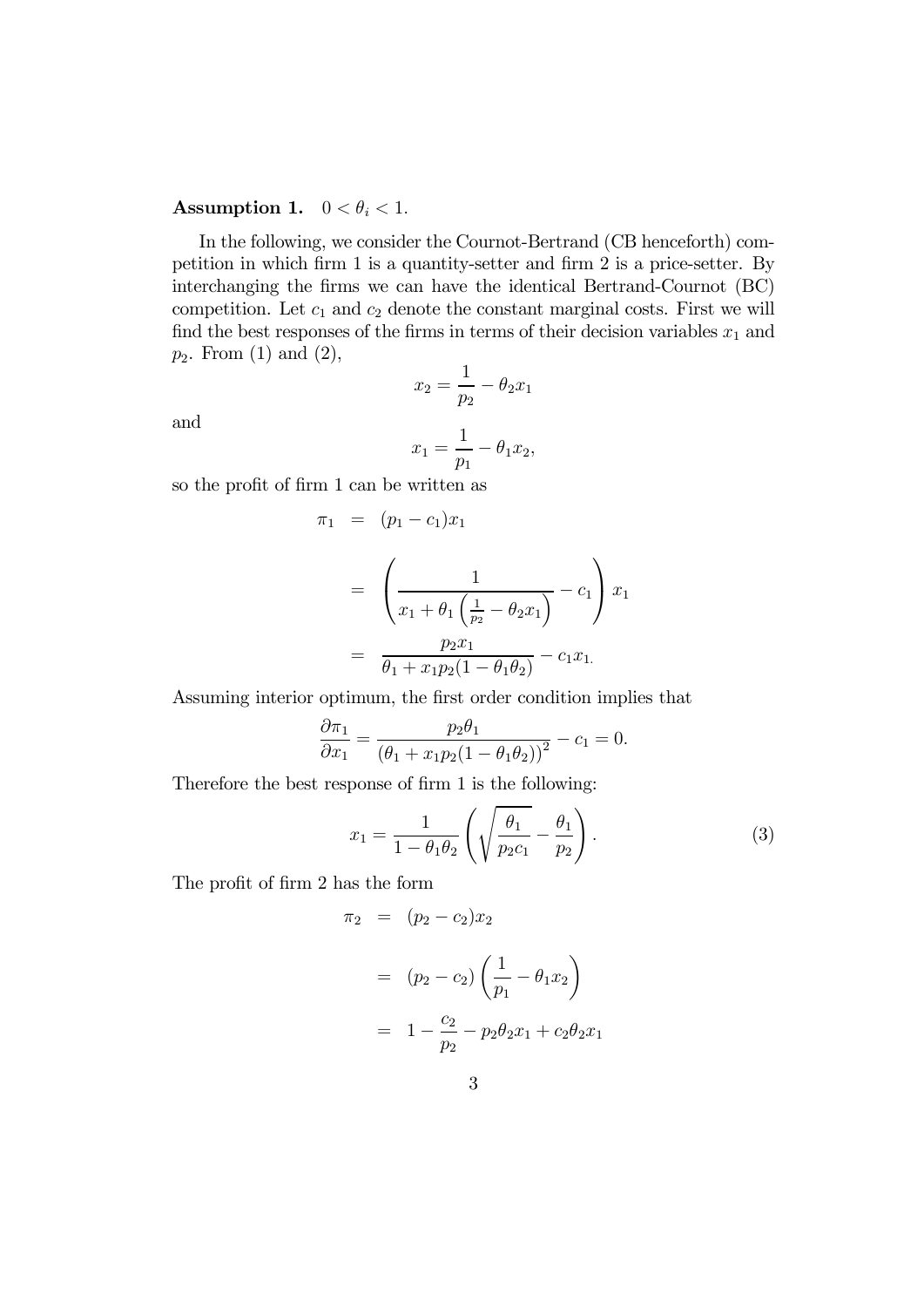with first order condition

$$
\frac{\partial \pi_2}{\partial p_2} = \frac{c_2}{p_2^2} - \theta_2 x_1 = 0,
$$

implying that the best response of firm 2 is

$$
p_2 = \sqrt{\frac{c_2}{\theta_2 x_1}}.\tag{4}
$$

To characterize the CB equilibrium it is convenient to re-define these reaction functions in the quantity space  $(x_1, x_2)$ :

$$
\theta_1(\theta_2 x_1 + x_2) = c_1(x_1 + \theta_1 x_2)^2
$$

and

$$
\theta_2 x_1 = c_2 (\theta_2 x_1 + x_2)^2,
$$

which are simple consequences of relations  $(2)$ ,  $(3)$  and  $(4)$ . Dividing the first equation by the second and introducing new variables  $z = \frac{x_2}{x_1}$  and  $c = \frac{c_2}{c_1}$ give, after arrangements,

$$
c\frac{\theta_1}{\theta_2}(z+\theta_2) = \left(\frac{1+\theta_1 z}{\theta_2+z}\right)^2.
$$
 (5)

The intersection of the right hand side and the left hand side functions determines the CB equilibrium ratio of outputs.

Let us denote the left hand side by  $f(z)$ ,

$$
f(z) = c \frac{\theta_1}{\theta_2} (z + \theta_2),
$$

and the right hand side by  $g(z)$ ,

$$
g(z) = \left(\frac{1+\theta_1 z}{\theta_2 + z}\right)^2.
$$

Then it is easy to see that

$$
g(0) = \frac{1}{\theta_2^2} > 0,
$$
  
\n
$$
g'(z) = -\frac{2(1 - \theta_1 \theta_2)(1 + \theta_1 z)}{(z + \theta_2)^3} < 0,
$$
  
\n
$$
g''(z) = \frac{2(1 - \theta_1 \theta_2)(3 - \theta_1 \theta_2 + 2\theta_1 z)}{(z + \theta_2)^4} > 0.
$$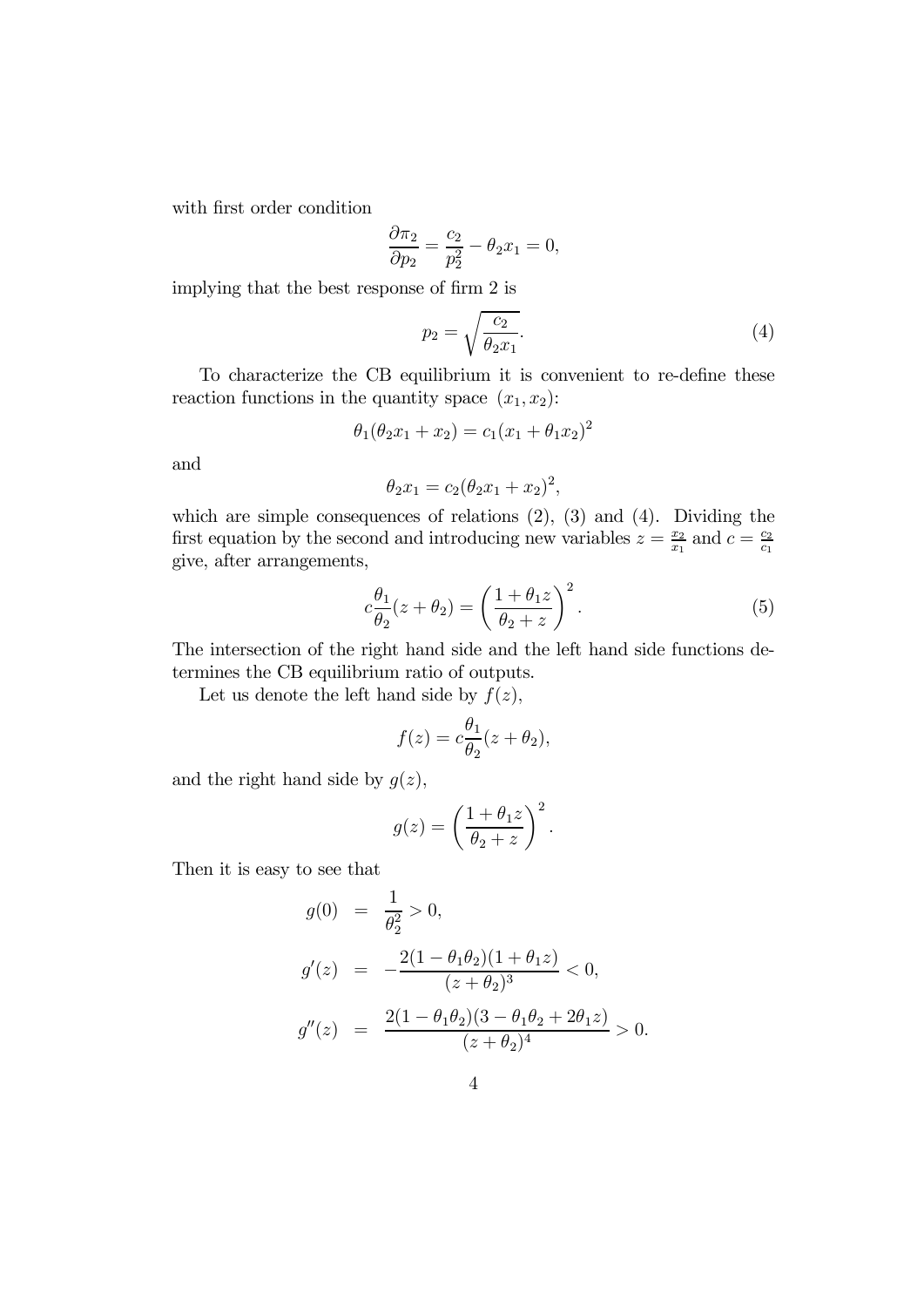Clearly,  $f(z)$  strictly increases, linear and  $f(0) = c\theta_1$ . The graph of functions  $f(z)$  and  $g(z)$  are illustrated in Figure 1. A unique positive intersection  $\alpha = \alpha(c, \theta_1, \theta_2)$  exists if and only if the following condition holds:

Assumption 2.  $c <$ 1  $\frac{1}{\theta_1 \theta_2^2}$ .



Figure 1. Determination of optimal output ratio.

It is also easy to see, as shown in Figure 1, that

$$
\alpha < \frac{1 - c\theta_1\theta_2^2}{c\theta_1\theta_2}.
$$

The equilibrium of the CB duopoly is clearly given by

$$
x_1^* = \frac{\theta_2}{c_2(\alpha + \theta_2)^2},
$$
  

$$
p_2^* = \frac{c_2(\alpha + \theta_2)}{\theta_2}.
$$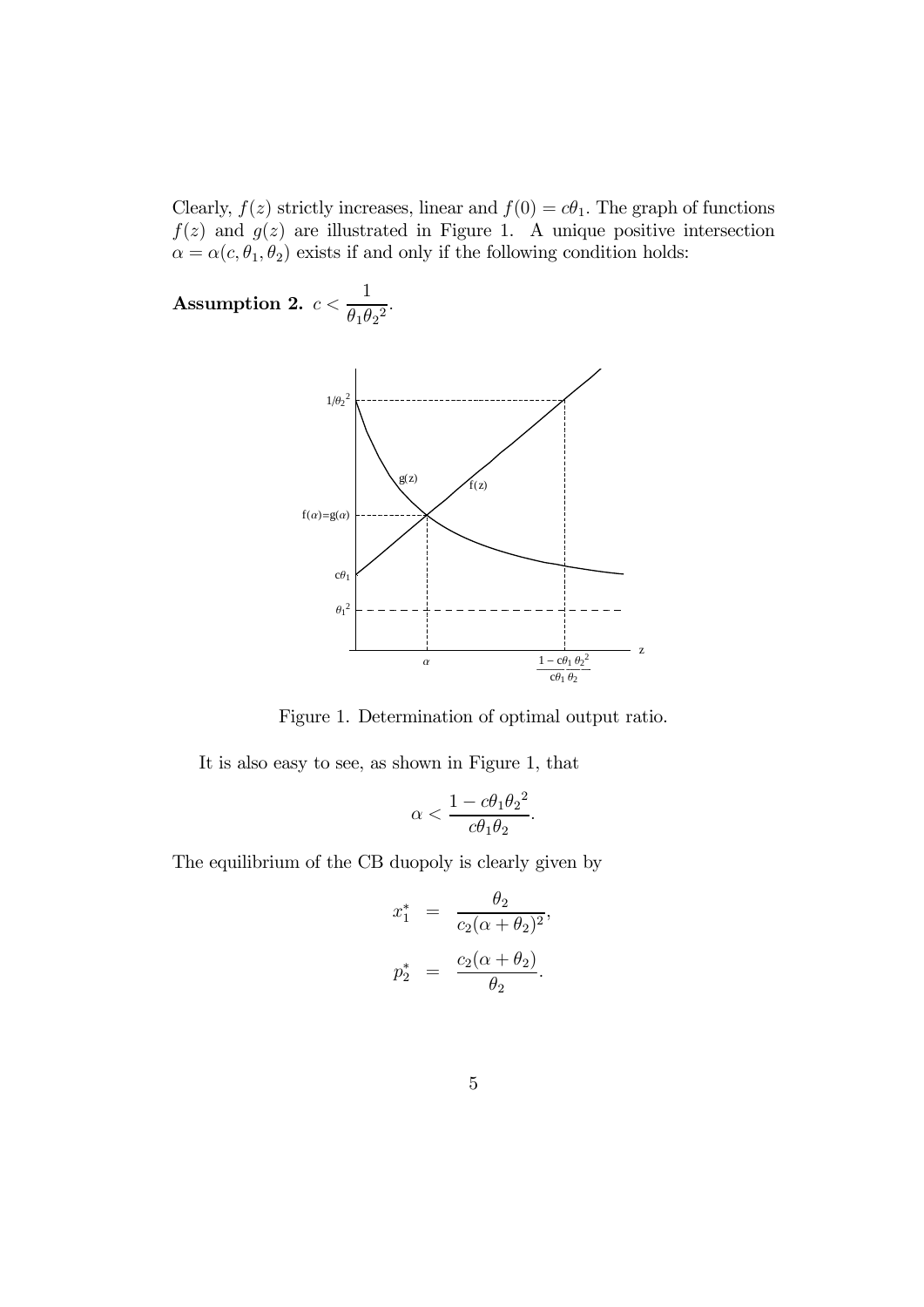# 3 Continuous Dynamics without Time Delays

The best response CB dynamic system has the form

$$
\dot{x}_1 = k_1 \left( \frac{1}{1 - \theta_1 \theta_2} \left( \sqrt{\frac{\theta_1}{p_2 c_1}} - \frac{\theta_1}{p_2} \right) - x_1 \right),
$$
  

$$
\dot{p}_2 = k_2 \left( \sqrt{\frac{c_2}{\theta_2 x_1}} - p_2 \right).
$$

Its Jacobian is

$$
J = \begin{pmatrix} -k_1 & k_1 \gamma_1 \\ k_2 \gamma_2 & -k_2 \end{pmatrix},
$$

where  $\gamma_i$  is the derivative of firm i's reaction function at the CB equilibrium. Simple calculation shows that

$$
\gamma_1 = \frac{\theta_1 \theta_2^2}{(1 - \theta_1 \theta_2)c_2^2(\alpha + \theta_2)^2} \left(1 - \frac{1}{2} \sqrt{\frac{c(\alpha + \theta_2)}{\theta_1 \theta_2}}\right)
$$

and

$$
\gamma_2 = -\frac{c_2^2(\alpha + \theta_2)^3}{2\theta_2^2},
$$

furthermore by using (5), we have

$$
\gamma_1 \gamma_2 = \frac{(1 - \theta_1 \theta_2) - \alpha \theta_1 - \theta_1 \theta_2}{4(1 - \theta_1 \theta_2)}.
$$

The characteristic equation is

$$
\lambda^{2} + (k_{1} + k_{2})\lambda + k_{1}k_{2}(1 - \gamma_{1}\gamma_{2}) = 0.
$$

Since

$$
\gamma_1 \gamma_2 = \frac{(1 - \theta_1 \theta_2) - \alpha \theta_1 - \theta_1 \theta_2}{4(1 - \theta_1 \theta_2)} < \frac{1}{4},\tag{6}
$$

both coefficients are positive, therefore the real parts of the eigenvalues are confirmed to be negative. Therefore the CB dynamic system is always locally asymptotically stable under Assumptions 1 and 2.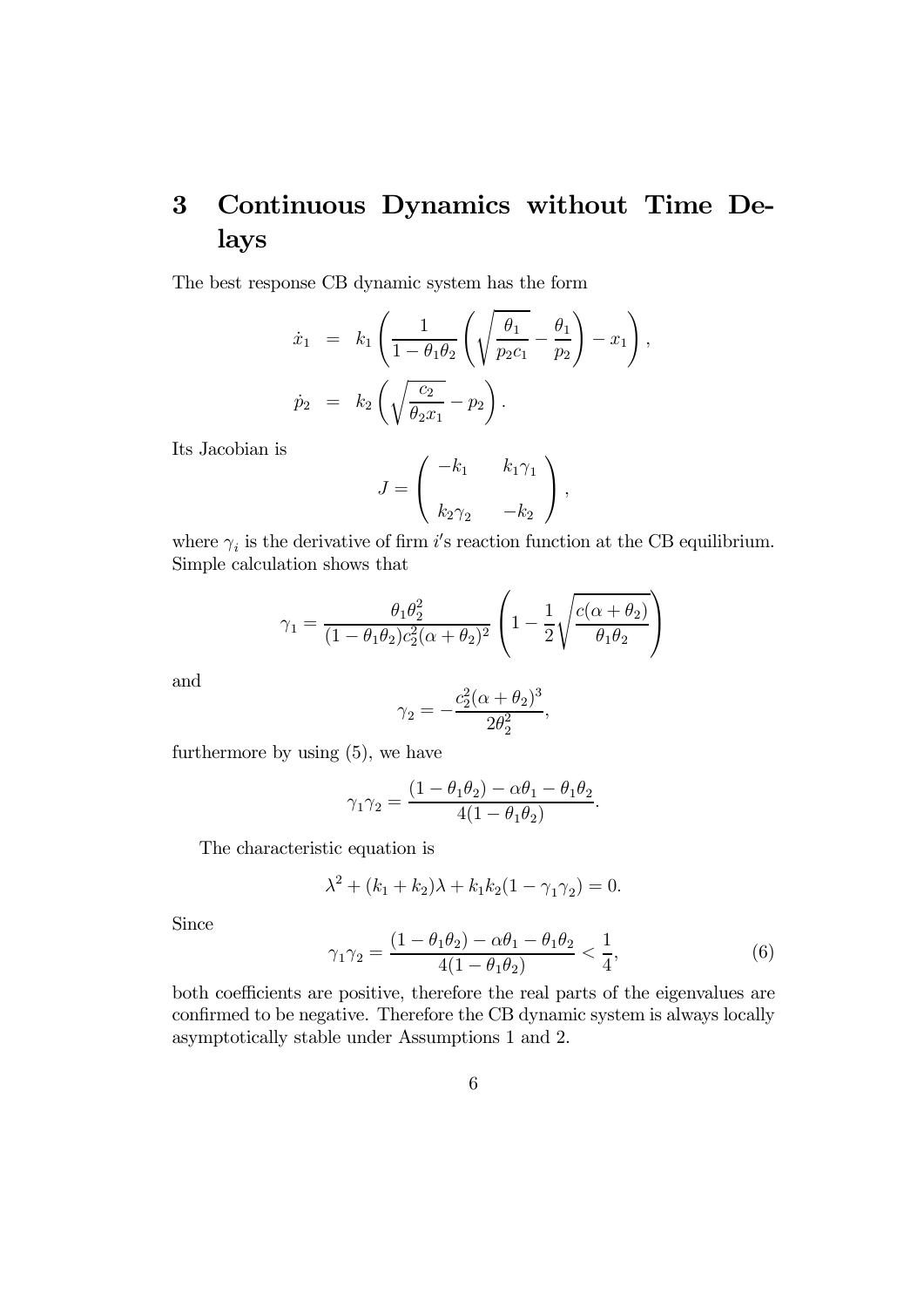## 4 Continuous Dynamics with Fixed Time Delays

Let us denote the reaction functions of the firms by  $R_1(p_2)$  and  $R_2(x_1)$  and assume that each firm i has a fixed time delay  $T_i$  on its competitor's variable. The delayed dynamic system is

$$
\dot{x}_1(t) = k_1 \{ R_1(p_2(t - T_1)) - x_1(t) \},
$$
\n
$$
\dot{p}_2(t) = k_2 \{ R_2(x_1(t - T_2)) - p_2(t) \}.
$$
\n(7)

By linearizing these equations, we have a linear system:

$$
\dot{x}_{1\delta}(t) = k_1 \gamma_1 p_{2\delta}(t - T_1) - k_1 x_{1\delta}(t),
$$
\n
$$
\dot{p}_{2\delta}(t) = k_2 \gamma_2 x_{1\delta}(t - T_2) - k_2 p_{2\delta}(t),
$$
\n(8)

where  $x_{1\delta}$  and  $p_{2\delta}$  denote the deviations of  $x_1$  and  $p_2$  from their equilibrium levels. By looking for the solution in the usual exponential forms  $x_{1\delta} = e^{\lambda t}u$ and  $p_{2\delta} = e^{\lambda t}v$ , and substituting these functions into equations (8), we have

$$
\begin{pmatrix} -k_1 - \lambda & k_1 \gamma_1 e^{-\lambda T_1} \\ k_2 \gamma_2 e^{-\lambda T_2} & -k_2 - \lambda \end{pmatrix} \begin{pmatrix} u \\ v \end{pmatrix} = \begin{pmatrix} 0 \\ 0 \end{pmatrix}.
$$

Nontrivial solution exists only if the determinant of the coefficient matrix is zero. Therefore the characteristic equation is

$$
\lambda^2 + (k_1 + k_2)\lambda + k_1k_2 - k_1k_2\gamma e^{-\lambda\tau} = 0,
$$
\n(9)

where we introduce two new variables,  $\tau$  denoting the sum of the two time lags and  $\gamma$  denoting the product of the derivatives of the reaction functions,

$$
\tau = T_1 + T_2 \text{ and } \gamma = \gamma_1 \gamma_2.
$$

First we show that  $\lambda = 0$  cannot be an eigenvalue. Suppose  $\lambda = 0$ , then the characteristic function becomes

$$
k_1k_2(1-\gamma)>0,
$$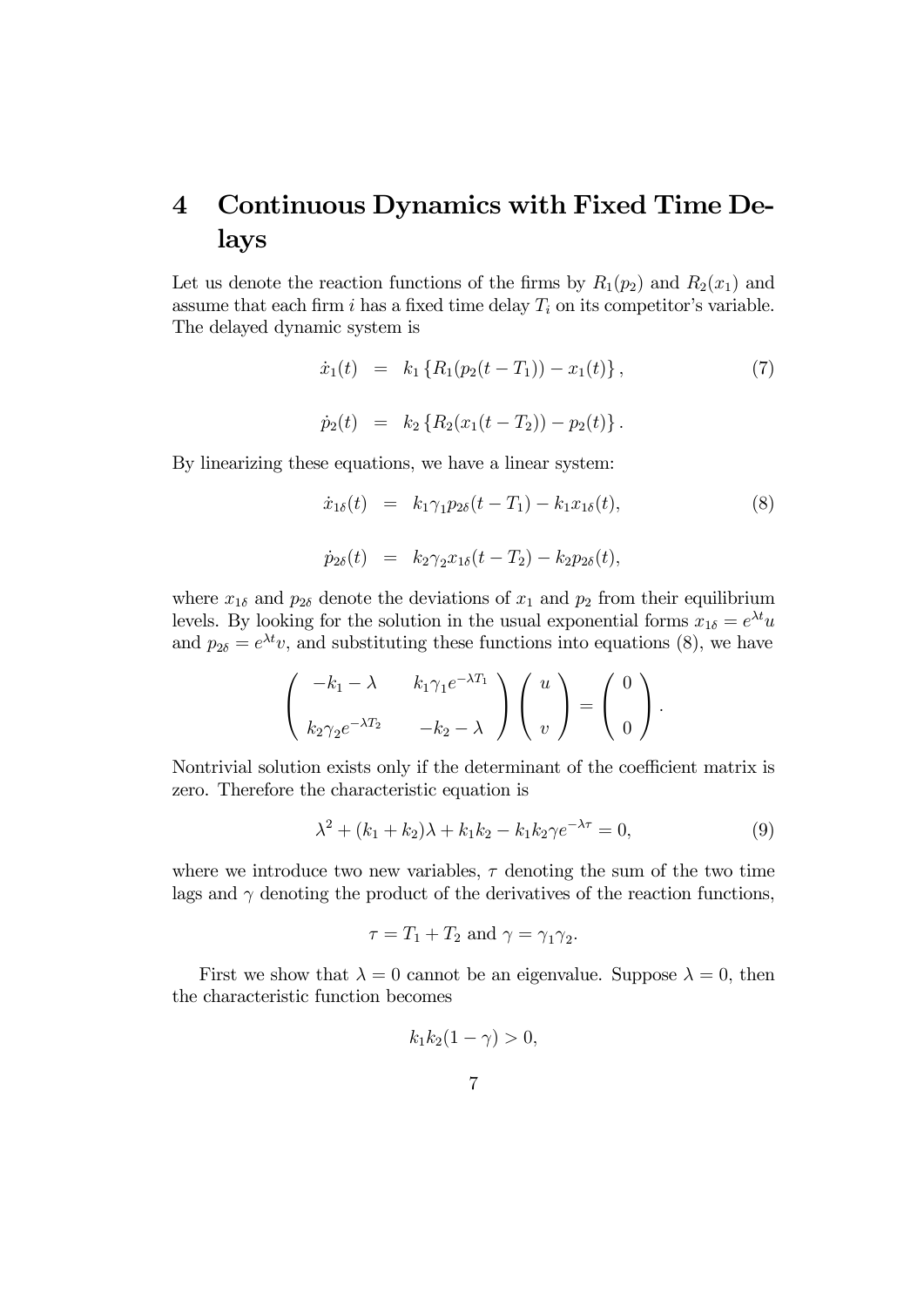which implies that  $\lambda = 0$  cannot be a solution. In order to understand the stability switches of the delayed dynamic system, it is crucial to determine the critical values of time lag at which the characteristic equation may have a pair of conjugate pure imaginary roots.

Suppose now that  $\lambda = i\omega$ , with  $\omega > 0$ , is a solution of the characteristic equation. Introducing a new variable  $\theta = \omega \tau$ , we have

$$
-\omega^2 + k_1 k_2 - k_1 k_2 \gamma \cos \theta = 0 \tag{10}
$$

and

$$
(k_1 + k_2)\omega + k_1k_2\gamma\sin\theta = 0.
$$
 (11)

Thus, by moving  $-\omega^2 + k_1k_2$  and  $(k_1 + k_2)\omega$  to the right hand sides, squaring and adding the resulted equations, we obtain

$$
(k_1k_2\gamma)^2 = (-\omega^2 + k_1k_2)^2 + (k_1 + k_2)^2\omega^2.
$$

Hence

$$
\omega^4 + (k_1^2 + k_2^2)\omega^2 + (k_1k_2)^2(1 - \gamma^2) = 0.
$$
 (12)

Introducing  $z = \omega^2$  makes the left hand side a quadratic polynomial in terms of  $z$ ,

$$
\varphi(z) = z^2 + (k_1^2 + k_2^2)z + (k_1k_2)^2(1 - \gamma^2). \tag{13}
$$

Notice that

$$
\varphi(0) = (k_1 k_2)^2 (1 - \gamma^2)
$$

and

$$
\varphi'(0) = (k_1^2 + k_2^2) > 0,
$$

furthermore the discriminant of the quadratic polynomial (13) is always positive. For  $\gamma \in [-1, \frac{1}{4}), \varphi(0) > 0$  with  $\varphi'(0) > 0$  implying that  $\varphi(z) = 0$  has real solutions, both are negative. Thus there are no imaginary solutions such as  $\lambda = i\omega$  with  $\omega > 0$ .

In order to prove that the equilibrium is always locally asymptotically stable, we will show that with sufficiently small  $|\gamma|$ , this is the case. Let  $\lambda = a + ib$  be a solution of equation (9) with  $a \geq 0$ . Substituting this solution into the equation we have

$$
a^{2} - b^{2} + 2abi + (k_{1} + k_{2})(a + bi) + k_{1}k_{2} [1 - \gamma e^{-a\tau} (\cos b\tau - i \sin b\tau)] = 0.
$$

The imaginary part of this equation shows that

$$
2ab + (k_1 + k_2)b + k_1k_2\gamma e^{-a\tau}\sin b\tau = 0,
$$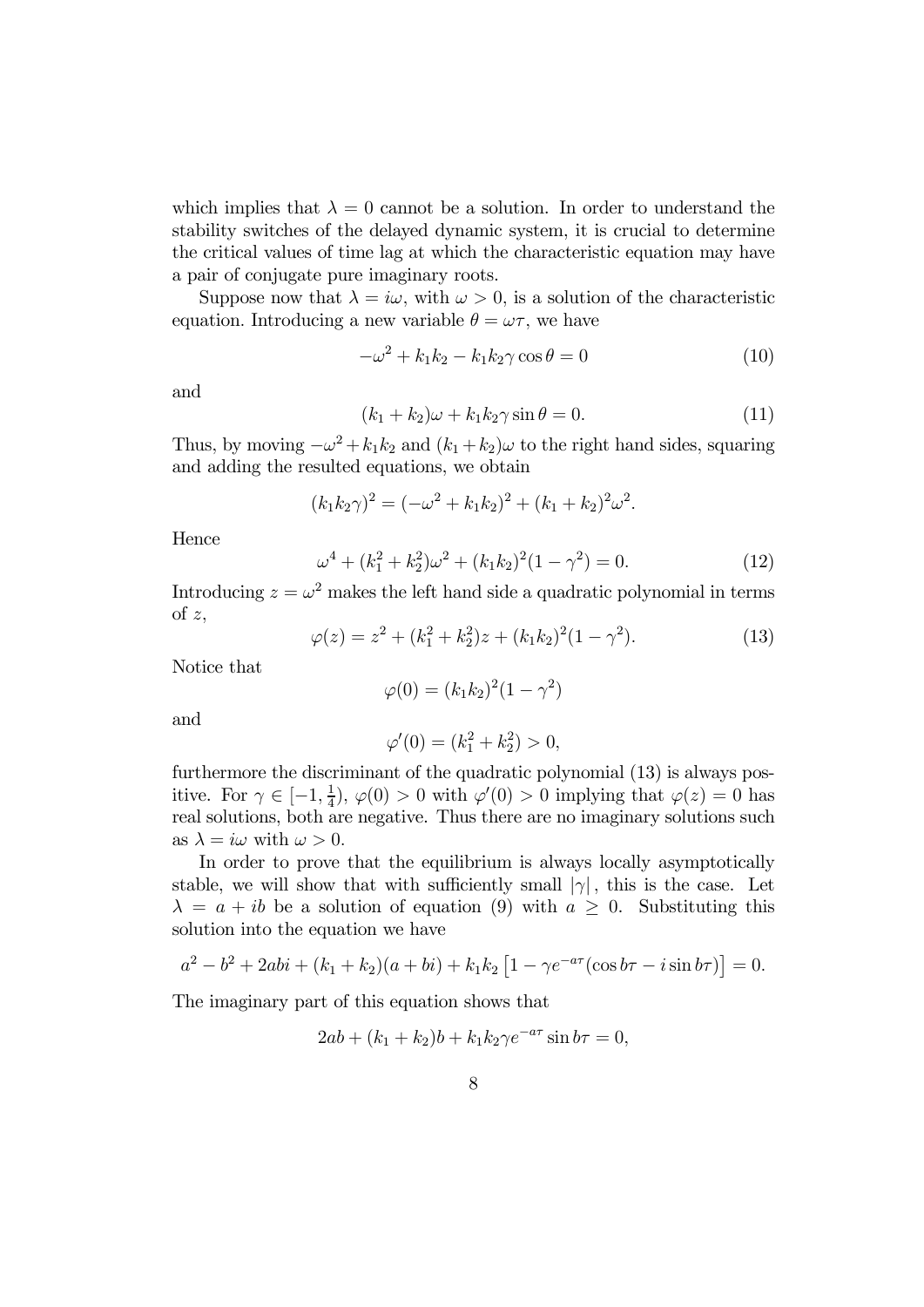which can be written as

$$
2a = -(k_1 + k_2) - C
$$

where

$$
|C| = k_1 k_2 |\gamma| e^{-a\tau} \tau \left| \frac{\sin b\tau}{b\tau} \right| \leq k_1 k_2 \tau |\gamma|.
$$

So, if  $|\gamma| < \frac{k_1+k_2}{k_1k_2\tau}$ , then  $a < 0$ , which completes the proof. Hence we have:

Theorem 1 If  $-1 \leq \gamma <$ 1 4 , no stability switching occurs and the delayed system is always locally asymptotically stable.

Consider next the case where  $\gamma < -1$ . In this case,  $\varphi(0) < 0$  and  $\varphi'(0) > 0$ . 0, therefore,  $\varphi(z)=0$  has one positive and one negative root,

$$
z_{\pm} = \omega_{\pm}^2 = \frac{-(k_1^2 + k_2^2) \pm \sqrt{(k_1^2 + k_2^2)^2 - 4(k_1k_2)^2(1 - \gamma^2)}}{2}.
$$
 (14)

In this case, only one imaginary root,  $\lambda = i\omega_+$ , exists with  $\omega_+ > 0$ . We select  $\tau$  as the bifurcation parameter. The critical level of time lag for which stability switching may occur is determined by

$$
\tau^* = \frac{\theta^*}{\omega_+},
$$

where

$$
\cos \theta^* = \frac{k_1 k_2 - \omega_+^2}{k_1 k_2 \gamma}
$$

and

$$
\sin \theta^* = -\frac{(k_1 + k_2)\omega_+}{k_1 k_2 \gamma} > 0
$$

as consequences of the definition of  $\theta$  and relations (10) and (11).

We have

$$
k_1k_2 - \omega_+^2 = \frac{(k_1 + k_2)^2 - \sqrt{(k_1^2 + k_2^2)^2 - 4(k_1k_2)^2(1 - \gamma^2)}}{2}.
$$

By comparing the squares of the two terms of the numerator, it is easy to see that

$$
sign\left\{k_1k_2-\omega_+^2\right\} = sign\left\{\left[\left(k_1+k_2\right)-\sqrt{k_1k_2}\gamma\right]\left[\left(k_1+k_2\right)+\sqrt{k_1k_2}\gamma\right]\right\}.
$$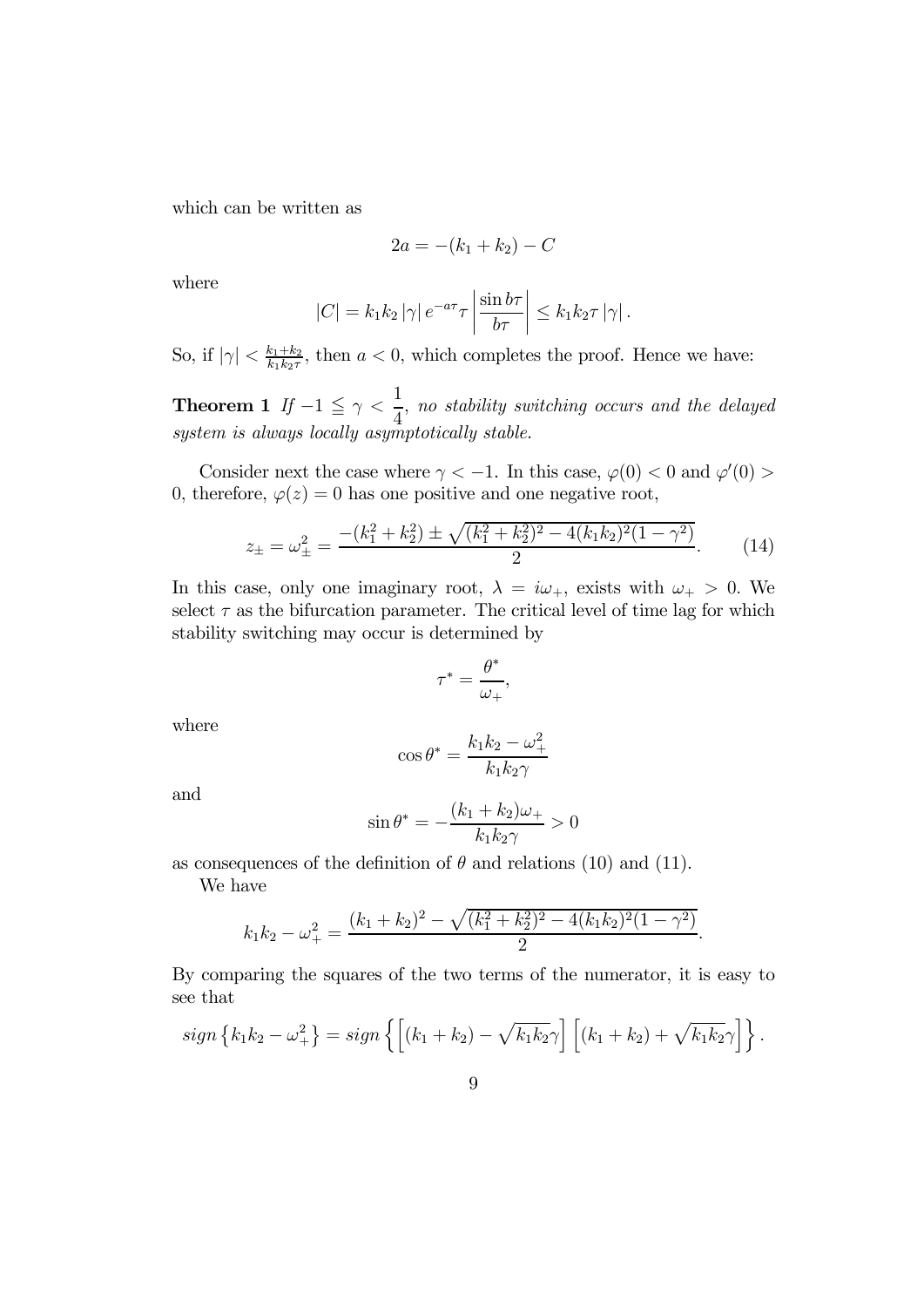The first factor of the right hand side is always positive. Define next

$$
\bar{\gamma} = -\frac{k_1 + k_2}{\sqrt{k_1 k_2}}.\tag{15}
$$

It is easy to see that  $\bar{\gamma}$  < -1. The second factor is negative if and only if  $\gamma < \bar{\gamma}$ . Hence

$$
k_1 k_2 - \omega_+^2 \begin{cases} \geq 0 & \text{if } \bar{\gamma} \leq \gamma < -1, \\ & < 0 & \text{otherwise.} \end{cases}
$$

Notice in addition that by using equation (12), we have

$$
(k_1k_2 - \omega_+^2)^2 = k_1^2k_2^2 - 2k_1k_2\omega_+^2 + \omega_+^4
$$
  
=  $k_1^2k_2^2\gamma^2 - (k_1 - k_2)^2\omega_+^2$   
<  $k_1^2k_2^2\gamma^2$ ,

so  $|k_1k_2 - \omega_+^2| < |k_1k_2\gamma|$ , therefore  $\theta^*$  can be uniquely defined for all  $\gamma < -1$ . If  $k_1 k_2 - \omega_+^2 \ge 0$ , then  $\theta^* \in [\frac{\pi}{2}, \pi)$  and if  $k_1 k_2 - \omega_+^2 < 0$ , then  $\theta^* \in (0, \frac{\pi}{2})$ .

In order to observe stability switching, we need to determine the sign of the derivative of the real part of the purely imaginary root. We can think of the roots of the characteristic equation as continuous functions in terms of the delay  $\tau$ . By implicit differentiation of equation (9) we have

$$
\left\{2\lambda + (k_1 + k_2) + k_1k_2\gamma\tau e^{-\lambda\tau}\right\}\frac{d\lambda}{d\tau} = -k_1k_2\gamma\lambda e^{-\lambda\tau}.
$$

For convenience, we study  $(d\lambda/d\tau)^{-1}$  instead of  $d\lambda/d\tau$ . We have

$$
\left(\frac{d\lambda}{d\tau}\right)^{-1} = -\frac{2\lambda + (k_1 + k_2) + k_1 k_2 \gamma \tau e^{-\lambda \tau}}{k_1 k_2 \gamma \lambda e^{-\lambda \tau}}
$$

and from the characteristic equation we obtain

$$
e^{-\lambda \tau} = \frac{\lambda^2 + (k_1 + k_2)\lambda + k_1 k_2}{k_1 k_2 \gamma}.
$$

Thus

$$
\left(\frac{d\lambda}{d\tau}\right)^{-1} = -\frac{2\lambda + (k_1 + k_2)}{\lambda(\lambda^2 + (k_1 + k_2)\lambda + k_1k_2)} - \frac{\tau}{\lambda}
$$

.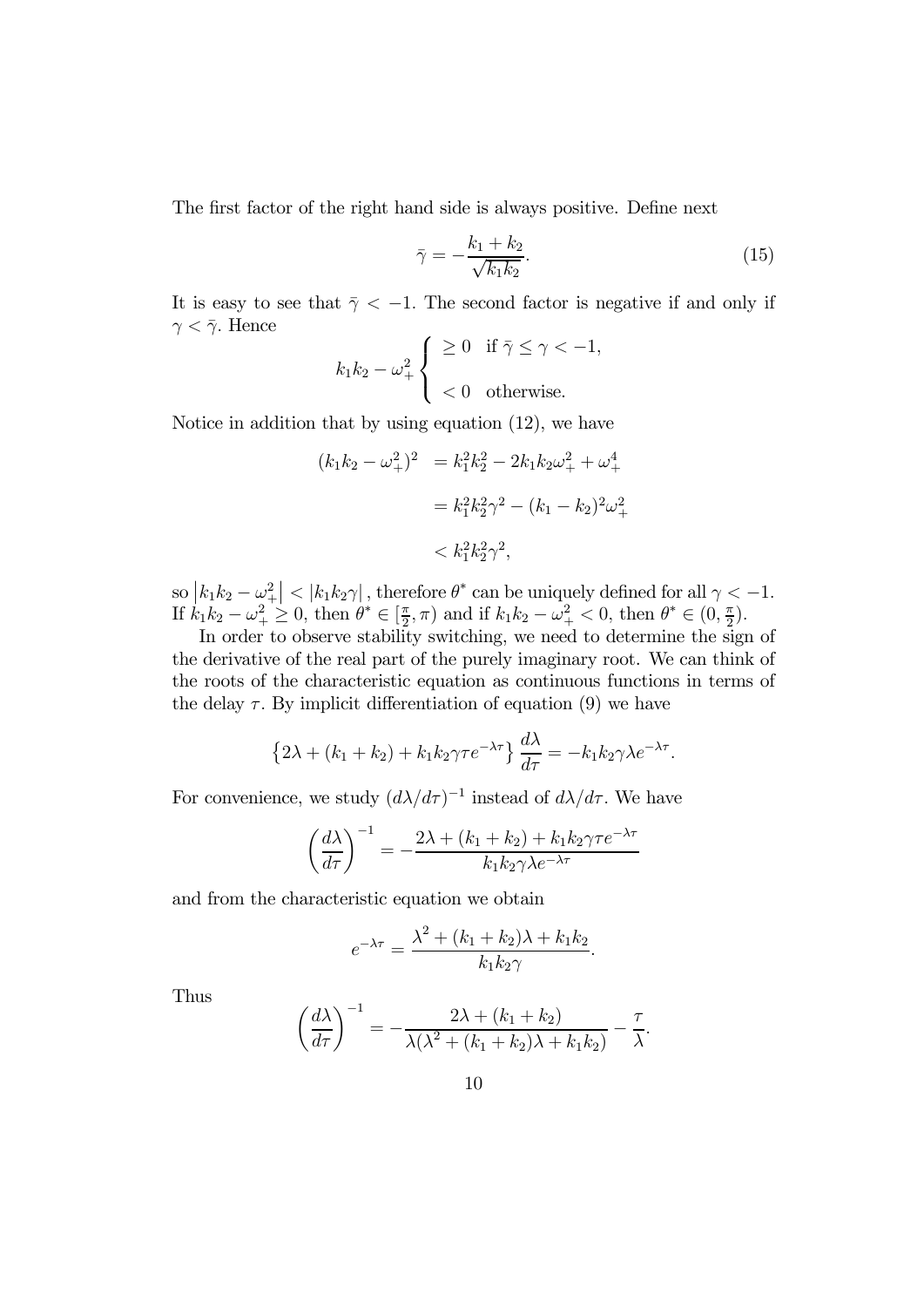Therefore,

$$
sign\left\{\frac{d(\text{Re }\lambda)}{d\tau}\right\} = sign\left\{\text{Re}\left(\frac{d\lambda}{d\tau}\right)^{-1}\right\}
$$

$$
= sign\left\{\text{Re}\left(-\frac{2\lambda + (k_1 + k_2)}{\lambda(\lambda^2 + (k_1 + k_2)\lambda + k_1k_2)}\right)\right\}
$$

$$
= sign\left\{\text{Re}\left(\frac{(k_1 + k_2) + i2\omega}{(k_1 + k_2)\omega^2 - i(k_1k_2 - \omega^2)\omega}\right)\right\}
$$

$$
= sign\left\{\frac{(k_1^2 + k_2^2 + 2\omega^2)}{(k_1k_2\gamma)^2}\right\} > 0.
$$

Consequently, the crossing of the imaginary axis is from left to right as  $\tau$ increases and thus resulting in the loss of stability. In summary, we have

**Theorem 2** Given  $\gamma < -1$ , the delayed dynamic system with fixed time delays is locally asymptotically stable when  $\tau < \tau^*$  and unstable when  $\tau > \tau^*$ where  $\tau^* = \theta^* / \omega_+$  with

$$
\omega_{+}^{2} = \frac{-(k_{1}^{2} + k_{2}^{2}) + \sqrt{(k_{1}^{2} + k_{2}^{2})^{2} - 4(k_{1}k_{2})^{2}(1 - \gamma^{2})}}{\sin \theta^{*}} = \frac{(k_{1} + k_{2})\omega_{+}}{k_{1}k_{2}\gamma} > 0,
$$

$$
\cos \theta^{*} = \frac{k_{1}k_{2} - \omega_{+}^{2}}{k_{1}k_{2}\gamma},
$$

where  $\theta^* \in [\frac{\pi}{2}, \pi)$  if  $k_1 k_2 - \omega_+^2 \ge 0$ , and  $\theta^* \in (0, \frac{\pi}{2})$  otherwise.

# 5 Dynamics with Continuously Distributed Lags

Matsumoto and Szidarovszky(2006) derived the stability conditions in the delayed Cournot competition with continuously distributed time lags. Instead of assuming fixed time delays, they assumed that the lags were continuously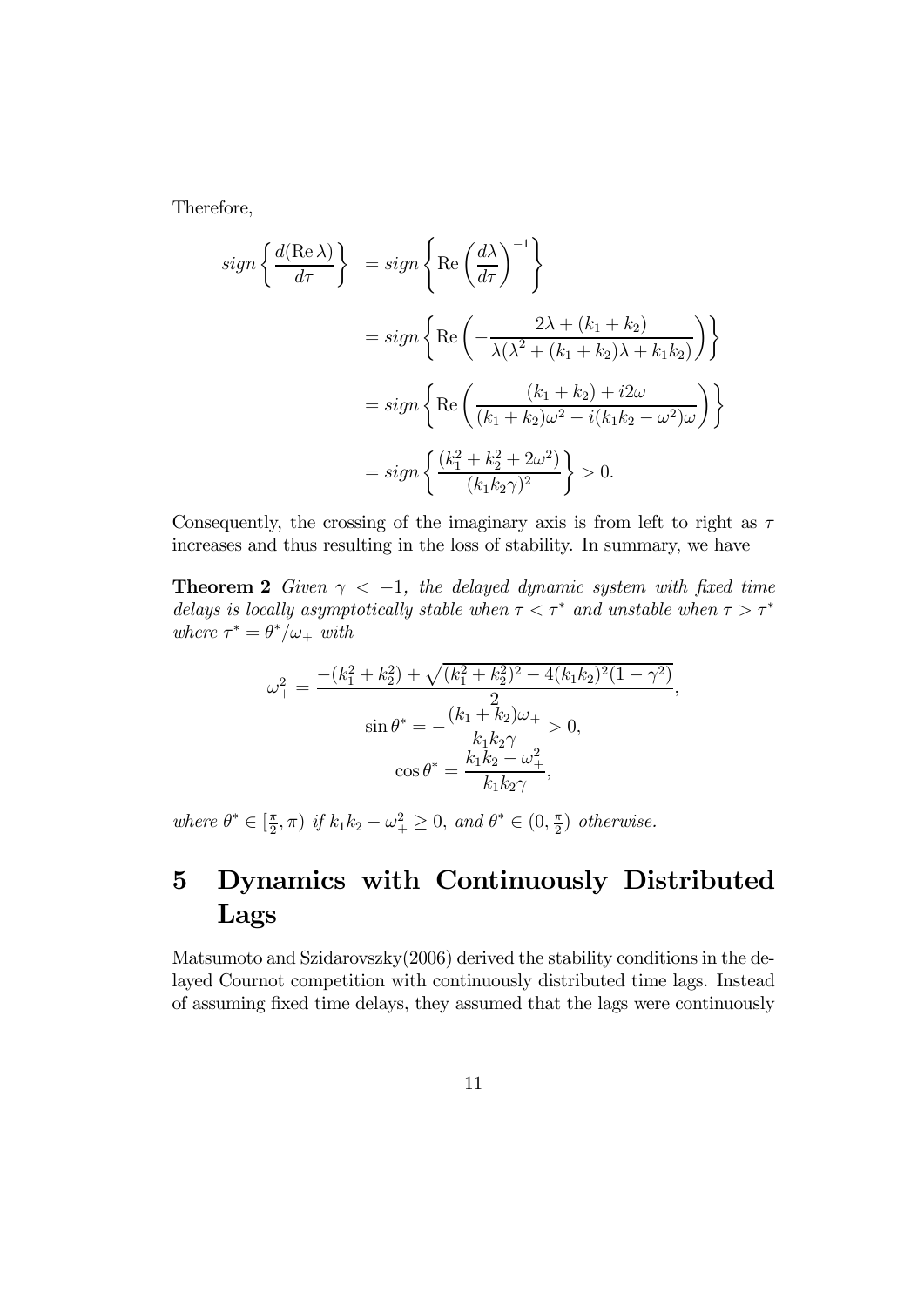distributed with exponential kernel functions. Similarly, in equations (7),  $p_2(t - T_1)$  and  $x_1(t - T_2)$  are now replaced by their expectations:

$$
p_2^e(t) = \int_0^t w(t - s, T_1) p_2(s) ds
$$

and

$$
x_1^e(t) = \int_0^t w(t - s, T_2) x_1(s) ds,
$$

where

$$
w(t-s,T) = \frac{1}{T}e^{-\frac{t-s}{T}}.
$$

So a system of Volterra-type integro-differential equations is obtained. As it has been shown in Matsumoto and Szidarovszky(2006), the characteristic equation of the system has the special form,

$$
(\lambda + k_1)(\lambda + k_2)(1 + \lambda T_1)(1 + \lambda T_2) - k_1 k_2 \gamma = 0, \tag{16}
$$

where  $\gamma = \gamma_1 \gamma_2$  as before. This is a quartic equation for  $\lambda$ ,

$$
a_0 \lambda^4 + a_1 \lambda^3 + a_2 \lambda^2 + a_3 \lambda + a_4 = 0
$$

with coefficients

$$
a_0 = T_1T_2,
$$
  
\n
$$
a_1 = T_1 + T_2 + T_1T_2(k_1 + k_2),
$$
  
\n
$$
a_2 = 1 + T_1T_2k_1k_2 + (k_1 + k_2)(T_1 + T_2),
$$
  
\n
$$
a_3 = k_1 + k_2 + k_1k_2(T_1 + T_2),
$$
  
\n
$$
a_4 = k_1k_2(1 - \gamma).
$$

Since all coefficients are positive, the Routh-Hurwitz criterion (see Szidarovszky and Bahill(1998)) implies that all eigenvalues have negative real parts if and only if  $\overline{a}$  $\overline{a}$ 

$$
\begin{vmatrix} a_1 & a_0 \\ a_3 & a_2 \end{vmatrix}
$$
 > 0 and  $\begin{vmatrix} a_1 & a_0 & 0 \\ a_3 & a_2 & a_1 \\ 0 & a_4 & a_3 \end{vmatrix}$  > 0.

Simple algebra shows that the second order determinant is always positive. The sign of the third order determinant depends on the value of  $\gamma$ . Solving the inequality for  $\gamma$  gives the following result: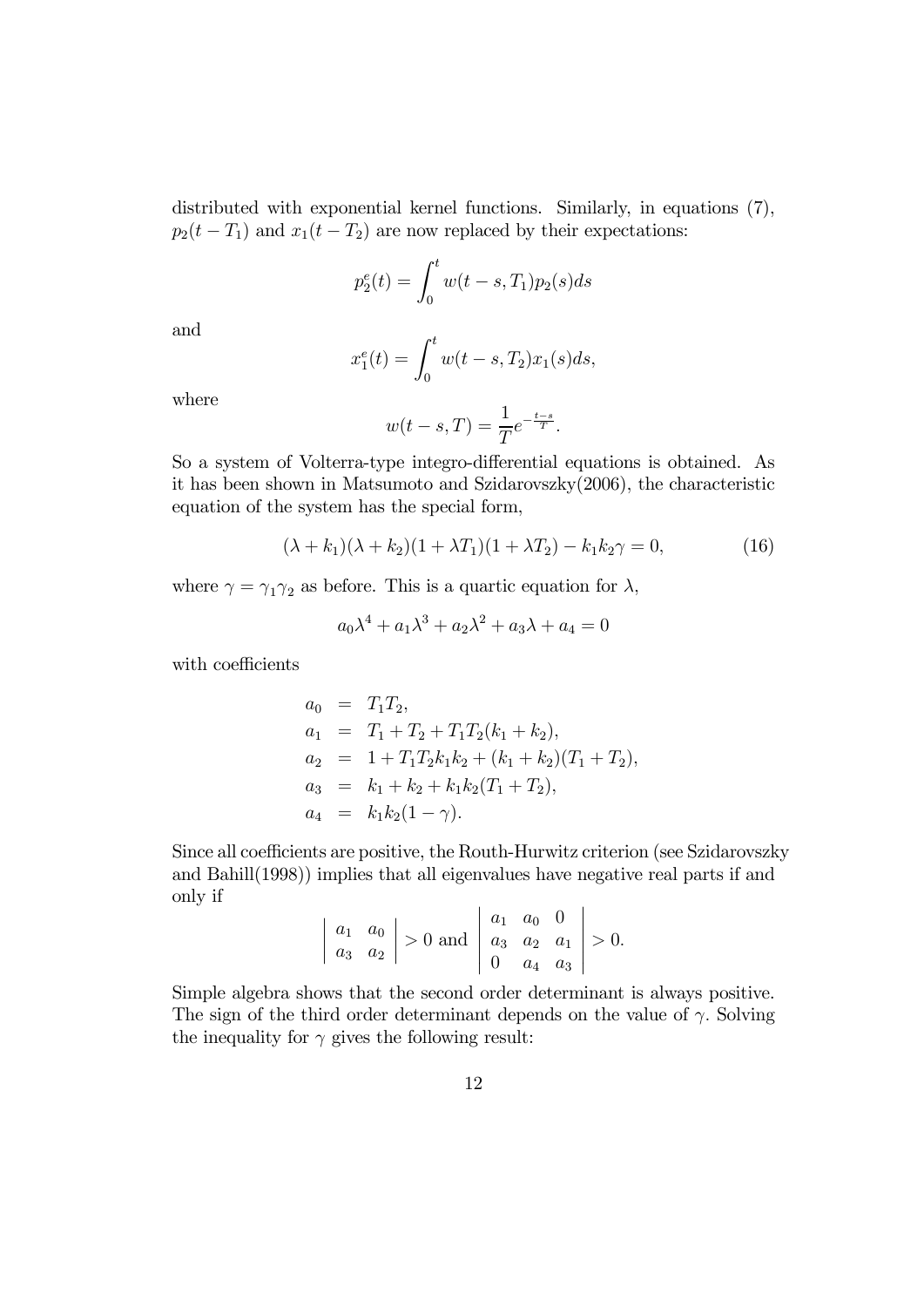**Theorem 3** For the dynamic system with continuously distributed time lags, the equilibrium is locally asymptotically stable if

$$
\gamma > -\frac{(k_1 + k_2)(T_1 + T_2)(1 + k_1T_1)(1 + k_2T_1)(1 + k_1T_2)(1 + k_2T_2)}{k_1k_2(T_1 + T_2 + T_1T_2(k_1 + k_2))^2},
$$

and is unstable if this relation is violated with strict opposite inequality.

## 6 Comparison of The Two Approaches

We compared the effects caused by fixed and continuously distributed lags on stability by determining and illustrating the stability regions in the two cases. Figure 2 shows the division of the  $(T_1, c)$  space in which the upper bold curve and the lower bold curve are the boundaries between the stable regions and the unstable regions in the cases of fixed lags and continuously distributed lags, respectively. In particular, from Theorems 2, 3 and relation (6), these boundaries are given by

$$
(T_1 + T_2)\omega_+ = \cos^{-1}\left(\frac{k_1k_2 - \omega_+^2}{k_1k_2\gamma^{CB}(c, \theta_1, \theta_2)}\right),
$$

where  $\omega_+$  is obtained from equation (14), and

$$
\gamma^{CB}(c,\theta_1,\theta_2) = -\frac{(k_1 + k_2)(T_1 + T_2)(1 + k_1T_1)(1 + k_2T_1)(1 + k_1T_2)(1 + k_2T_2)}{k_1k_2(T_1 + T_2 + T_1T_2(k_1 + k_2))^2}.
$$

In both cases  $\gamma^{CB}(c, \theta_1, \theta_2)$  endogenously determines the product of derivatives of the reaction functions and is given as

$$
\gamma^{CB}(c,\theta_1,\theta_2)=\frac{(1-\theta_1\theta_2)-\alpha(c,\theta_1,\theta_2)\theta_1-\theta_1\theta_2}{4(1-\theta_1\theta_2)}.
$$

We set  $k_1 = k_2 = 0.8$ ,  $\theta_1 = \theta_2 = 0.8$  and  $T_2 = 2.5$  in Figure 2 in which  $D$  means distributed time lags and  $F$  means fixed time lags. It is numerically confirmed that there are only small differences between the symmetric  $(k_1 = k_2 \text{ and } \theta_1 = \theta_2)$  and nonsymmetric  $(k_1 \neq k_2 \text{ and/or } \theta_1 \neq \theta_2)$  cases. It is also proved that the dynamics with fixed time lags is unstable below the upper bold curve and stable above it. Similarly, the dynamics with continuously distributed time lags is unstable below the lower bold curve and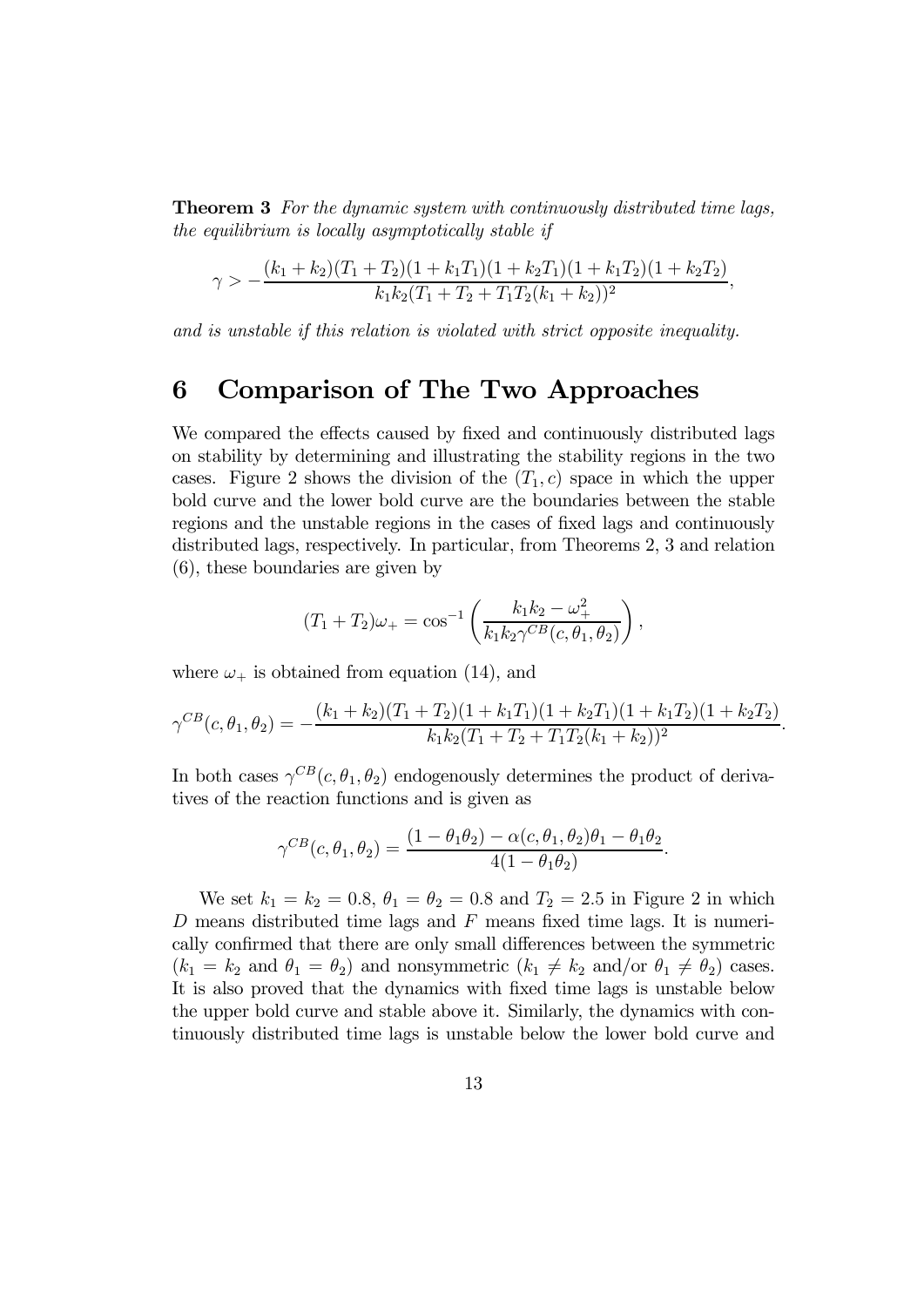stable above the curve. As we have proved earlier, the CB dynamics without time delay is always locally asymptotically stable. By introducing time lags, this stability might be lost and an instability region develops. Notice that in the middle shaded region surrounded by the bold curves, the CB equilibrium is stable under continuously distributed time lags and unstable under fixed time lags. In other words, the instability region is larger when fixed time lags are assumed. Therefore it is demonstrated that the destabilizing effect of fixed time lags is larger than that in the case of continuously distributed time lags.



Figure 2. Stability regions in CC competition.

## 7 Heterogeneous vs Homogeneous Competition

In Matsumoto and Szidarovszky(2006), the delayed continuous dynamic system is considered under the traditional Cournot competition (abbreviated as Cournot-Cournot or CC competition) in which both firms are quantitysetters. In this case, the firms have the best response functions

$$
R_1(x_2) = \sqrt{\frac{\theta_1 x_2}{c_1}} - \theta_1 x_2
$$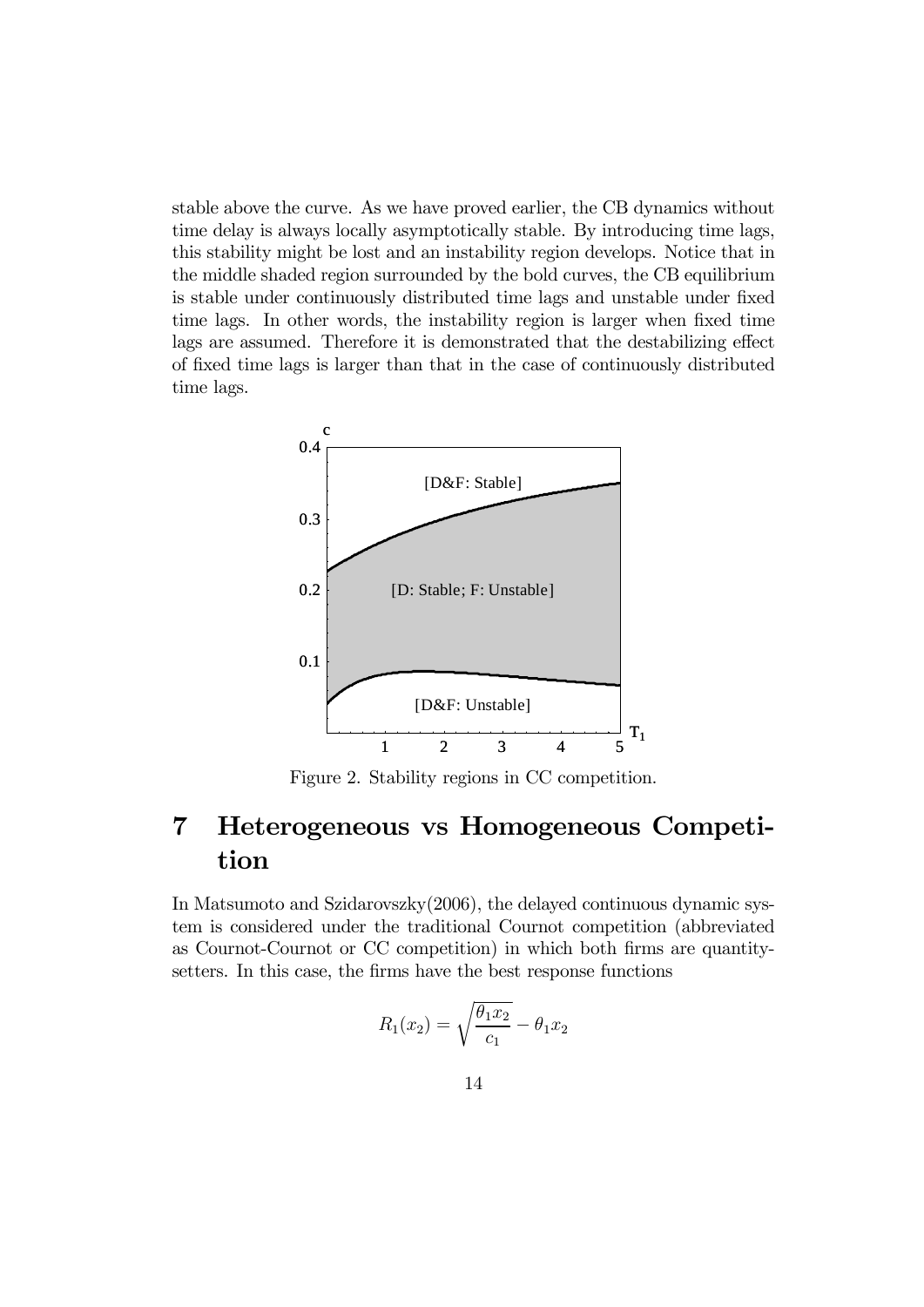and

$$
R_2(x_1) = \sqrt{\frac{\theta_2 x_1}{c_2}} - \theta_2 x_1.
$$

Equation (5) has the form

$$
c\frac{\theta_1}{\theta_2}z = \left(\frac{1+\theta_1 z}{\theta_2+z}\right)^2,\tag{17}
$$

which has always a unique positive solution  $\alpha^C = \alpha^C(c, \theta_1, \theta_2)$  if Assumption 1 is fulfilled. The CC equilibrium is given as

$$
x_1^C = \frac{\theta_2}{c_2(\theta_2 + \alpha^C)^2}
$$

and

$$
x_2^C = \frac{\alpha^C \theta_2}{c_2(\theta_2 + \alpha^C)^2}.
$$

The Jacobian of the corresponding best response dynamics has the same form as in the CB duopoly case with the only difference that in the CC case,  $\alpha = \alpha^C$  is the solution of (17), and

$$
\gamma^C:=\gamma_1^C\gamma_2^C=\frac{1}{4}\left\{1+\theta_1\theta_2-\left(\alpha^C\theta_1+\frac{1}{\alpha^C}\theta_2\right)\right\}.
$$

It can be proved that with appropriate values of  $\alpha^C$ ,  $\gamma_1^C \gamma_2^C$  can have any real value between  $-\infty$  and  $\frac{1}{4}$  similarly to the CB case. Figure 3 illustrates the stability regions in the CC competition case. The dotted upper and lower curves have the same meanings as the upper and lower bold curves in Figure 2. Thus it can be said that under CC competition, fixed time lags have the larger destabilizing effect in comparison with continuously distributed time lags.

The numerical results of Figures 2 and 3 are repeated in a different way in Figure 4, where it can be seen that both dotted boundary curves of CC competition are located below the corresponding boundary curves of CB competition. In the middle shaded region between these boundary curves, the equilibrium is stable under CC competition and unstable under CB competition. Consequently, the stability regions are much larger for CC dynamics than for CB dynamics showing that CC competition is more stable than CB competition.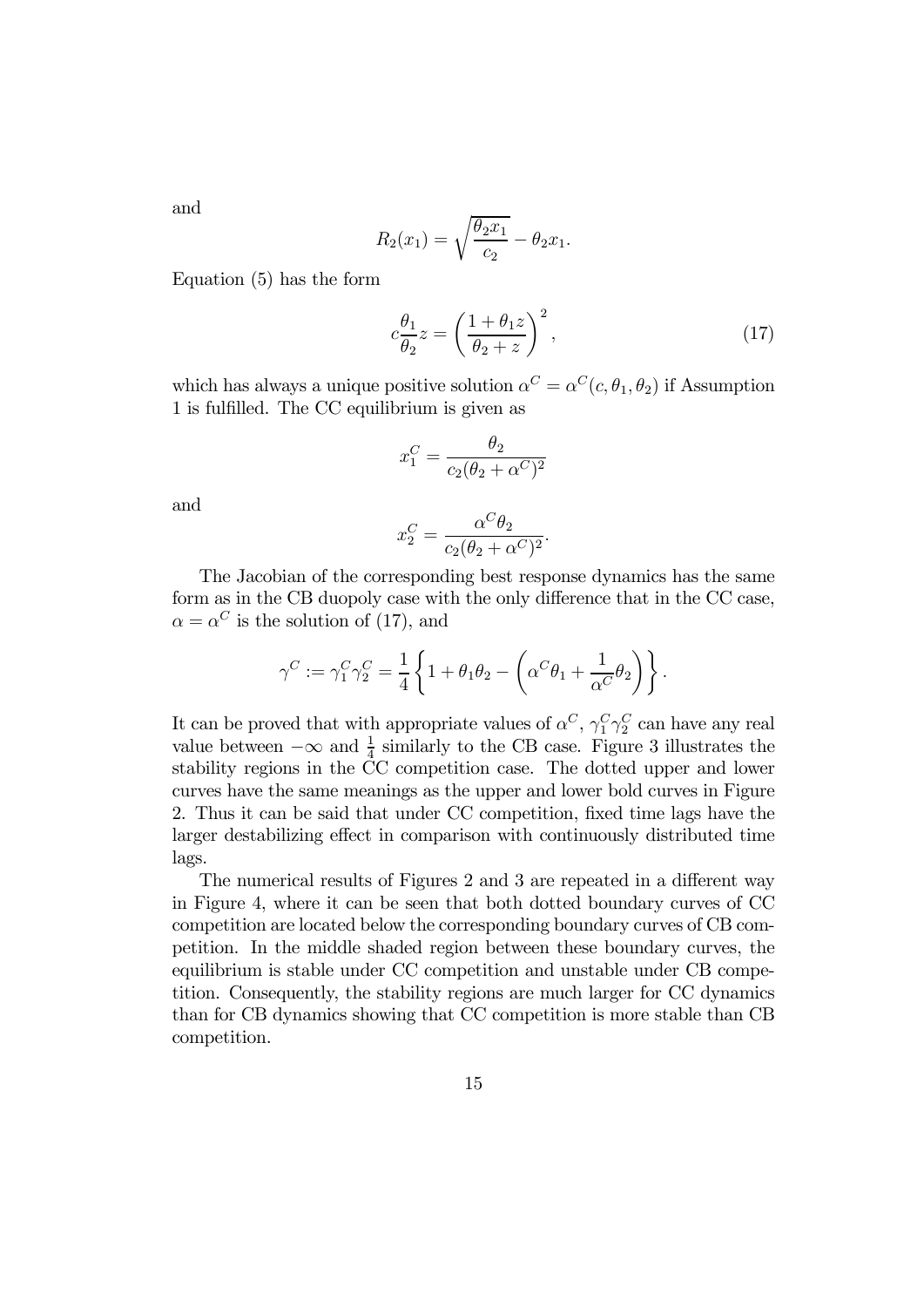

Figure 3. Stability regions in CB competition.

In Matsumoto and Szidarovszky(2006), the case of Bertrand-Bertrand (BB) competition has been also discussed when both firms are price-setters. In this case the reaction functions of the two firms are

$$
p_1 = \sqrt{\frac{c_1 p_2}{\theta_1}}
$$

and

$$
p_2 = \sqrt{\frac{c_2 p_1}{\theta_2}}.
$$

The equilibrium prices and outputs are

$$
p_1^B = \sqrt[3]{\frac{c_1^2 c_2}{\theta_1^2 \theta_2}}, \ p_2^B = \sqrt[3]{\frac{c_2^2 c_1}{\theta_2^2 \theta_1}},
$$

$$
x_1^B = \frac{1}{1 - \theta_1 \theta_2} \sqrt[3]{\frac{\theta_1^2 \theta_2}{c_1 c_2}} \left( \sqrt[3]{\frac{1}{c_1}} - \sqrt[3]{\frac{\theta_1^2 \theta_2}{c_2}} \right)
$$

and

$$
x_2^B = \frac{1}{1 - \theta_1 \theta_2} \sqrt[3]{\frac{\theta_2^2 \theta_1}{c_1 c_2}} \left( \sqrt[3]{\frac{1}{c_2}} - \sqrt[3]{\frac{\theta_2^2 \theta_1}{c_1}} \right).
$$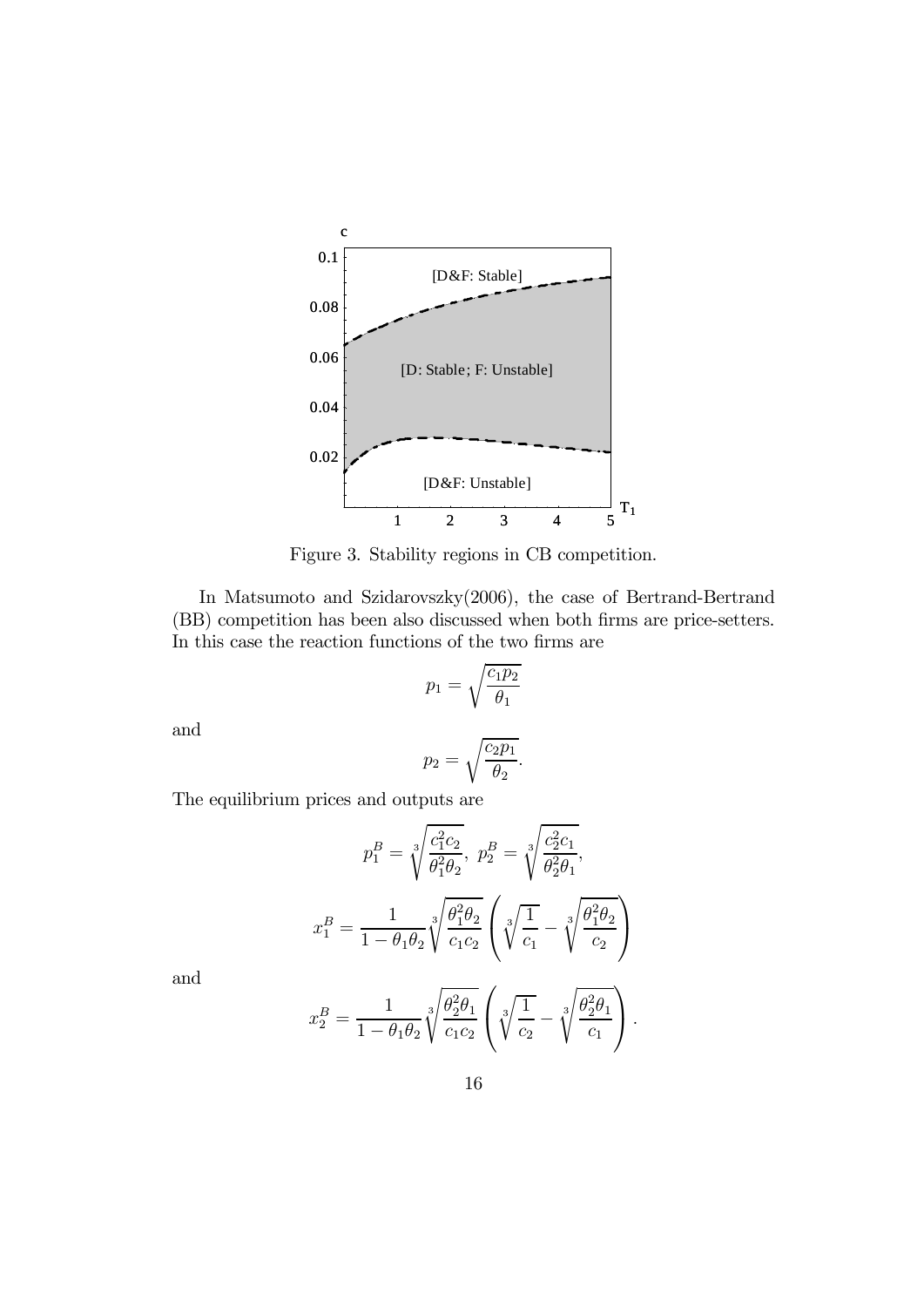Simple calculation shows that the form of the Jacobian of the corresponding dynamic system is the same as in the CB case with the only difference that in the BB case

$$
\gamma^B = \gamma_1^B \gamma_2^B = \frac{1}{4}.
$$

Because of this special value of  $\gamma^B$ , the BB dynamics is always locally asymptotically stable without and also with time delays with both fixed and continuously distributed time lags. Notice that the results of Section 3, Theorem 1 (with  $\gamma = \frac{1}{4}$ ) and Theorem 3 can be applied in the BB case without any limitation.

If we call both BB and CC competitions homogeneous, in which both firms are either price-setters or quantity setters and CB competition heterogeneous, in which behavioral specification of one firm is different from that of the other firm, then we can summarize our results of this section as follows: both homogeneous competitions are much more stable than the heterogeneous competition regardless of the forms of the time delays.



Figure 4. Stability regions in CC and CB competitions.

### 8 Concluding Remarks

In this paper, heterogeneous duopolies were examined, where one firm is quantity-setter and the other is price-setter. After the reaction functions of the firms were determined, the unique CB-equilibrium was computed. Continuous dynamics were investigated without time delays, and with fixed and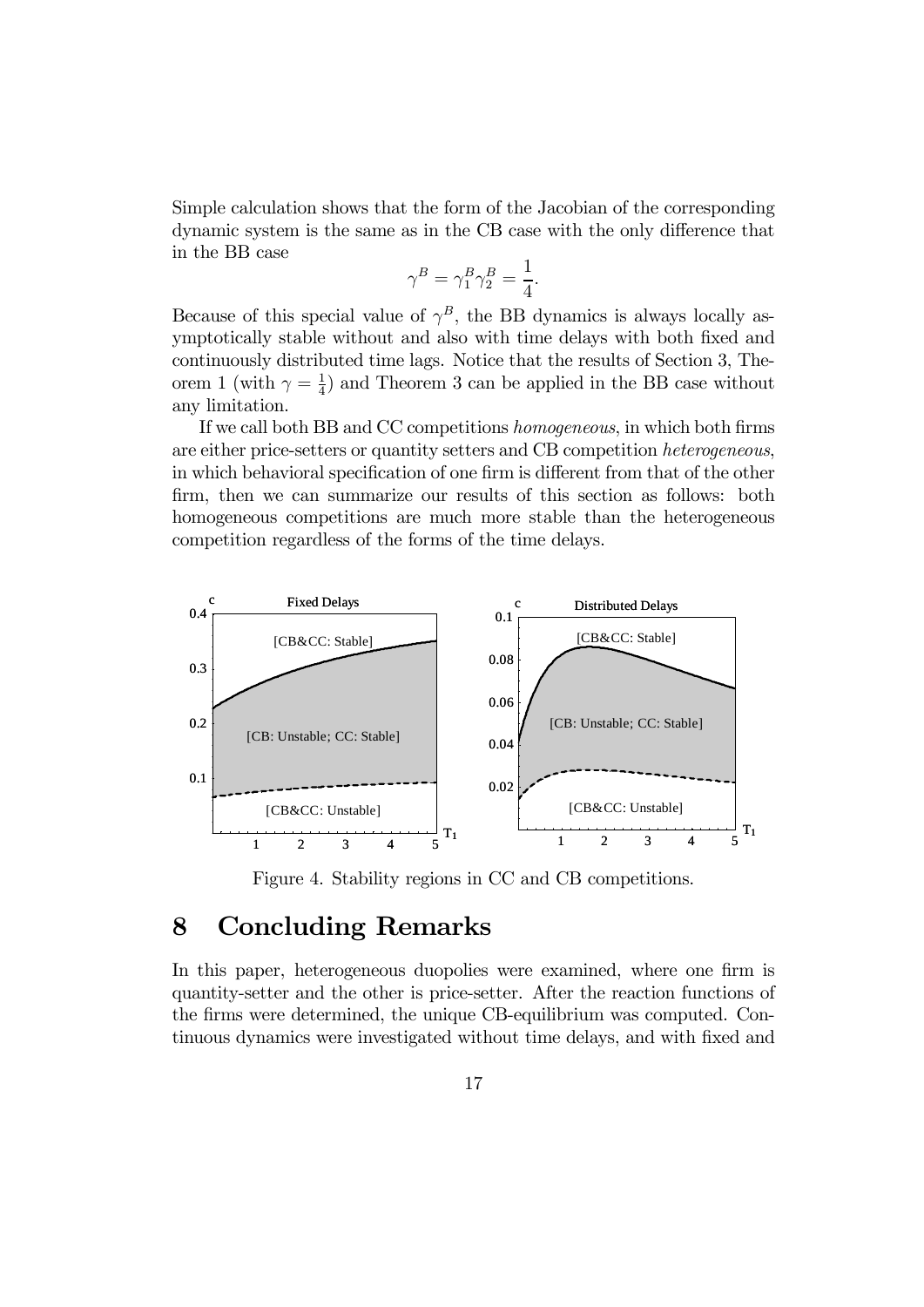continuously distributed time lags. The CB dynamics without time delay is always locally asymptotically stable. This stability can be lost in the presence of time delays. Complete stability analysis was presented for two types of time lags, and the stability regions were illustrated. We have seen that fixed time lags have larger destabilizing effect on the dynamics than continuously distributed time lags. Similar conclusion could be reached in the case of CC duopolies, however the instability regions were much smaller in the case of CC dynamics than in CB dynamics. Therefore we can conclude that if any one of the firms of a CC competition changes from quantity setting behavior to price setting policy, then it has a destabilizing effect on the equilibrium. However, if the other firm also switches to price setting policy, then the corresponding dynamic system becomes always locally asymptotically stable with and without time delays. Hence, homogeneous competitions in which both firms are either quantity setters or price setters are more stable than the heterogeneous competitions in which one firm is quantity setter and the other is price setter.

In our study we considered only exponential weighting functions for continuously distributed time delays, more complex weighting functions will be examined in a future paper.

Acknowledgement The authors highly appreciate financial supports from the Japan Ministry of Education, Culture, Sports, Science and Technology (Grant-in-Aid for Scientific Research (A) 16203019), the US Air Force Office of Scientific Research (MURI grant N00014-03-1-0510) and Chuo University Grant for Special Research(0382). The usual disclaimer applies.